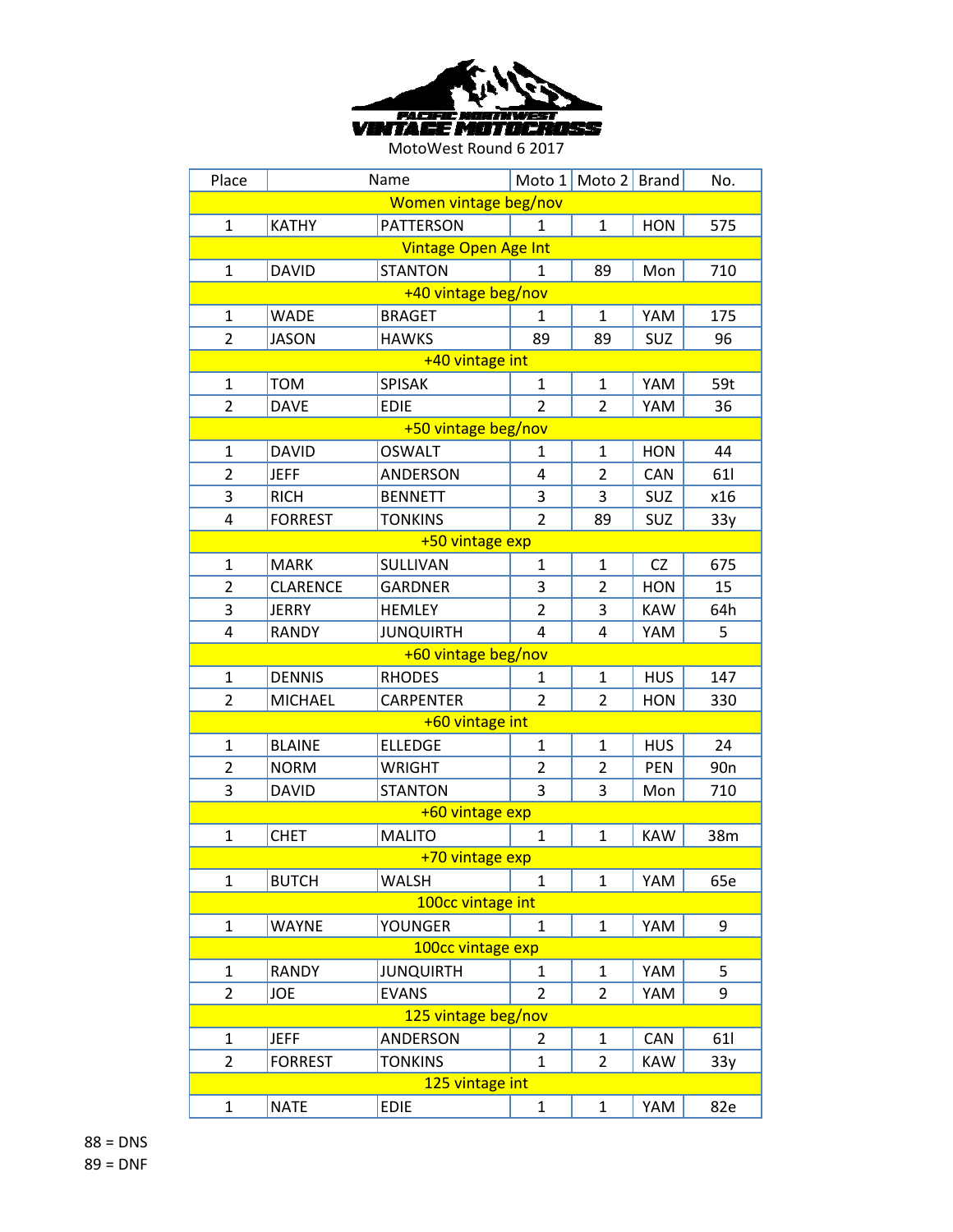

| Place               |                  | Name                    |                | Moto 1 Moto 2 Brand |            | No.            |  |  |  |
|---------------------|------------------|-------------------------|----------------|---------------------|------------|----------------|--|--|--|
| 250 vintage beg/nov |                  |                         |                |                     |            |                |  |  |  |
| 1                   | <b>DENNIS</b>    | <b>RHODES</b>           | 1              | $\mathbf{1}$        | <b>HUS</b> | 147            |  |  |  |
| $\overline{2}$      | <b>MICHAEL</b>   | <b>CARPENTER</b>        | $\overline{2}$ | $\overline{2}$      | <b>HON</b> | 330            |  |  |  |
|                     | 250 vintage int  |                         |                |                     |            |                |  |  |  |
| 1                   | <b>CURT</b>      | <b>SNIDER</b>           | 1              | 1                   | <b>HON</b> | 221            |  |  |  |
| $\overline{2}$      | <b>DAVE</b>      | <b>EDIE</b>             | $\overline{2}$ | $\overline{2}$      | <b>RIC</b> | 36             |  |  |  |
|                     |                  | 250 vintage exp         |                |                     |            |                |  |  |  |
| $\mathbf{1}$        | <b>CLARENCE</b>  | <b>GARDNER</b>          | $\mathbf{1}$   | $\mathbf{1}$        | <b>HON</b> | 15             |  |  |  |
|                     |                  | Inter-Am int            |                |                     |            |                |  |  |  |
| 1                   | <b>GERALD</b>    | SWAYZE                  | $\mathbf{1}$   | 1                   | <b>SUZ</b> | 51             |  |  |  |
|                     |                  | Schoolboy beg/nov       |                |                     |            |                |  |  |  |
| 1                   | <b>WILLIE</b>    | <b>RULE</b>             | 1              | 1                   | <b>HON</b> | 11             |  |  |  |
| $\overline{2}$      | <b>KYLE</b>      | <b>STEELE</b>           | $\overline{2}$ | $\overline{2}$      | <b>HON</b> | $\overline{2}$ |  |  |  |
|                     |                  | Women evo beg/nov       |                |                     |            |                |  |  |  |
| 1                   | <b>STEPHANIE</b> | <b>PICKNER</b>          | 1              | 1                   | YAM        | 5              |  |  |  |
| $\overline{2}$      | <b>NANCI</b>     | <b>SMITH</b>            | $\overline{2}$ | 89                  | YAM        | 40             |  |  |  |
|                     |                  | Women evo int           |                |                     |            |                |  |  |  |
| $\mathbf{1}$        | SARAH            | <b>PETERS</b>           | $\mathbf{1}$   | $\mathbf{1}$        | YAM        | 68             |  |  |  |
| $\overline{2}$      | <b>KRIS</b>      | <b>BABENDERERDE</b>     | $\overline{2}$ | $\overline{2}$      | YAM        | 128            |  |  |  |
|                     |                  | Women evo exp           |                |                     |            |                |  |  |  |
| 1                   | <b>KRISTI</b>    | <b>JOHANSEN</b>         | $\mathbf{1}$   | 1                   | <b>HON</b> | 378            |  |  |  |
|                     |                  | Evo Open Age beg/nov    |                |                     |            |                |  |  |  |
| $\mathbf{1}$        | <b>LUKE</b>      | <b>CHASE</b>            | 1              | $\mathbf{1}$        | <b>HUS</b> | 18             |  |  |  |
| $\overline{2}$      | <b>STEPHEN</b>   | <b>CHASE</b>            | $\overline{2}$ | $\overline{2}$      | <b>HUS</b> | 9              |  |  |  |
|                     |                  | <b>Evo Open Age exp</b> |                |                     |            |                |  |  |  |
| 1                   | <b>NATHAN</b>    | <b>SCHIBIG</b>          | 2              | 1                   | YAM        | 6              |  |  |  |
| $\overline{2}$      | <b>KYLE</b>      | <b>SCHIBIG</b>          | $\mathbf{1}$   | 89                  | <b>HON</b> | 600            |  |  |  |
|                     |                  | +40 evo beg/nov         |                |                     |            |                |  |  |  |
| $\mathbf{1}$        | <b>PATRICK</b>   | <b>HOWLAND</b>          | $\mathbf{1}$   | $\overline{2}$      | SUZ        | 13             |  |  |  |
| $\overline{2}$      | <b>DAN</b>       | <b>BELOIT</b>           | $\overline{2}$ | 3                   | YAM        | 24             |  |  |  |
| 3                   | JERRY            | <b>MEYERS</b>           | 89             | 1                   | YAM        | 188            |  |  |  |
| +40 evo int         |                  |                         |                |                     |            |                |  |  |  |
| 1                   | <b>JEFF</b>      | <b>CRAWFORD</b>         | 1              | 1                   | YAM        | 411            |  |  |  |
| $\overline{2}$      | <b>AARON</b>     | <b>RUSSEL</b>           | 3              | $\overline{2}$      | YAM        | 182            |  |  |  |
| 3                   | <b>GRANT</b>     | <b>ELSWORTH</b>         | 2              | 3                   | <b>HON</b> | 45             |  |  |  |
| 4                   | <b>RICH</b>      | <b>PICKNER</b>          | 4              | 4                   | YAM        | 17             |  |  |  |
| 5                   | <b>TOM</b>       | <b>SPISAK</b>           | 5              | 89                  | YAM        | 59t            |  |  |  |
| +40 evo exp         |                  |                         |                |                     |            |                |  |  |  |
| $\mathbf{1}$        | <b>CHRIS</b>     | <b>NELSON</b>           | 89             | 89                  | MAC        | 28n            |  |  |  |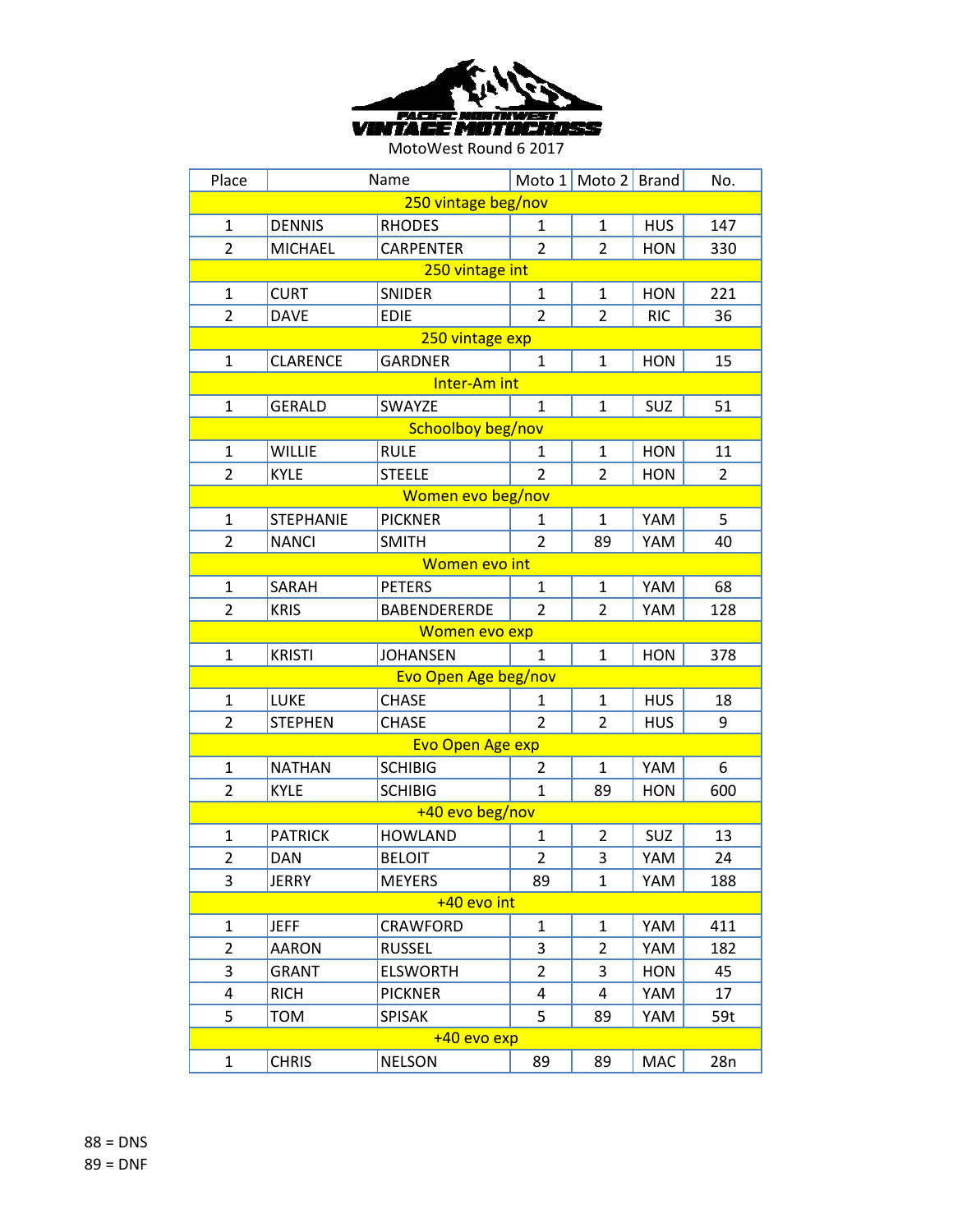

| Place           |                 | Name                |                | Moto 1 Moto 2 Brand |            | No.            |  |
|-----------------|-----------------|---------------------|----------------|---------------------|------------|----------------|--|
| +50 evo beg/nov |                 |                     |                |                     |            |                |  |
| 1               | <b>RICH</b>     | <b>BENNETT</b>      | 2              | $\mathbf{1}$        | SUZ        | x16            |  |
| $\overline{2}$  | <b>RICK</b>     | <b>COOPER</b>       | $\mathbf{1}$   | 3                   | YAM        | 24             |  |
| 3               | <b>KRIS</b>     | <b>BABENDERERDE</b> | 3              | 4                   | YAM        | 128            |  |
| 4               | <b>JOHAN</b>    | <b>SCHORER</b>      | 88             | 2                   | <b>SUZ</b> | 80             |  |
|                 |                 | +50 evo int         |                |                     |            |                |  |
| $\mathbf{1}$    | JAN             | <b>BABENDERERDE</b> | 5              | 1                   | YAM        | 612            |  |
| $\overline{2}$  | <b>JEFF</b>     | <b>CONNER</b>       | 4              | 4                   | <b>MAC</b> | 54             |  |
| 3               | <b>ERIK</b>     | SULLIVAN            | $\overline{7}$ | $\overline{2}$      | YAM        | 94             |  |
| 4               | <b>DAVID</b>    | ANDERSON            | 2              | 7                   | <b>SUZ</b> | 17             |  |
| 5               | <b>WILL</b>     | CARMAN              | $\mathbf{1}$   | 9                   | <b>AJS</b> | 314            |  |
| 6               | <b>SEAN</b>     | <b>CHASE</b>        | 6              | 5                   | <b>HUS</b> | 9              |  |
| $\overline{7}$  | <b>FRITZ</b>    | <b>GUENTHER</b>     | 9              | 3                   | <b>MAC</b> | 22t            |  |
| 8               | <b>BILL</b>     | <b>STEELE</b>       | 10             | 6                   | <b>BUL</b> | 50             |  |
| 9               | <b>WILLIE</b>   | <b>PARRISH</b>      | 8              | 8                   | YAM        | 12             |  |
| 10              | <b>JEFF</b>     | <b>MCCLAIN</b>      | 3              | 89                  | <b>HON</b> | 671            |  |
|                 |                 | $+50$ evo exp       |                |                     |            |                |  |
| $\mathbf{1}$    | <b>MARK</b>     | SULLIVAN            | $\overline{2}$ | $\mathbf{1}$        | YAM        | 675            |  |
| $\overline{2}$  | <b>JERRY</b>    | <b>HEMLEY</b>       | $\mathbf{1}$   | $\overline{2}$      | YAM        | 64             |  |
|                 |                 | $+60$ evo am        |                |                     |            |                |  |
| $\mathbf{1}$    | SAM             | <b>FURER</b>        | $\mathbf{1}$   | $\mathbf{1}$        | YAM        | 6              |  |
| $\overline{2}$  | <b>WARREN</b>   | <b>CHASE</b>        | $\overline{2}$ | $\overline{2}$      | <b>HUS</b> | 181            |  |
| 3               | JIM             | <b>MERCIER</b>      | 3              | 3                   | <b>MAC</b> | 69             |  |
| 4               | <b>MICHAEL</b>  | <b>CARPENTER</b>    | 5              | 4                   | <b>HON</b> | 330            |  |
| 5               | <b>JOHN</b>     | <b>SCHULLER</b>     | 4              | 89                  | <b>MAC</b> | 23             |  |
| 6               | LARRY           | LOGSDON             | 89             | 89                  | <b>CAN</b> | 51             |  |
|                 |                 | $+60$ evo int       |                |                     |            |                |  |
| $\mathbf{1}$    | <b>DAVE</b>     | <b>EPPIG</b>        | $\overline{2}$ | $\overline{2}$      | <b>HON</b> | 6              |  |
| 2               | <b>BLAINE</b>   | <b>ELLEDGE</b>      | 89             | 1                   | <b>HUS</b> | 24             |  |
| 3               | <b>CLAYBORN</b> | <b>JONES</b>        | $\mathbf{1}$   | 89                  | <b>HUS</b> | 56             |  |
|                 |                 | +60 evo exp         |                |                     |            |                |  |
| $\mathbf{1}$    | <b>SKEET</b>    | <b>HISE</b>         | $\mathbf{1}$   | 89                  | YAM        | 00             |  |
|                 |                 | 100cc evo beg/nov   |                |                     |            |                |  |
| $\mathbf{1}$    | <b>JEFF</b>     | <b>WILHELM</b>      | 1              | $\mathbf{1}$        | YAM        | 510            |  |
| $\overline{2}$  | <b>KYLE</b>     | <b>STEELE</b>       | $\overline{2}$ | $\overline{2}$      | <b>HON</b> | $\overline{2}$ |  |
|                 |                 | 100cc evo int       |                |                     |            |                |  |
| $\mathbf{1}$    | WARREN          | LEW (JR)            | $\mathbf{1}$   | $\mathbf{1}$        | <b>HON</b> | 789            |  |
|                 |                 | 125 evo beg/nov     |                |                     |            |                |  |
| $\mathbf{1}$    | ZAC             | <b>MCGOVERN</b>     | $\mathbf{1}$   | $\mathbf{1}$        | YAM        | 18z            |  |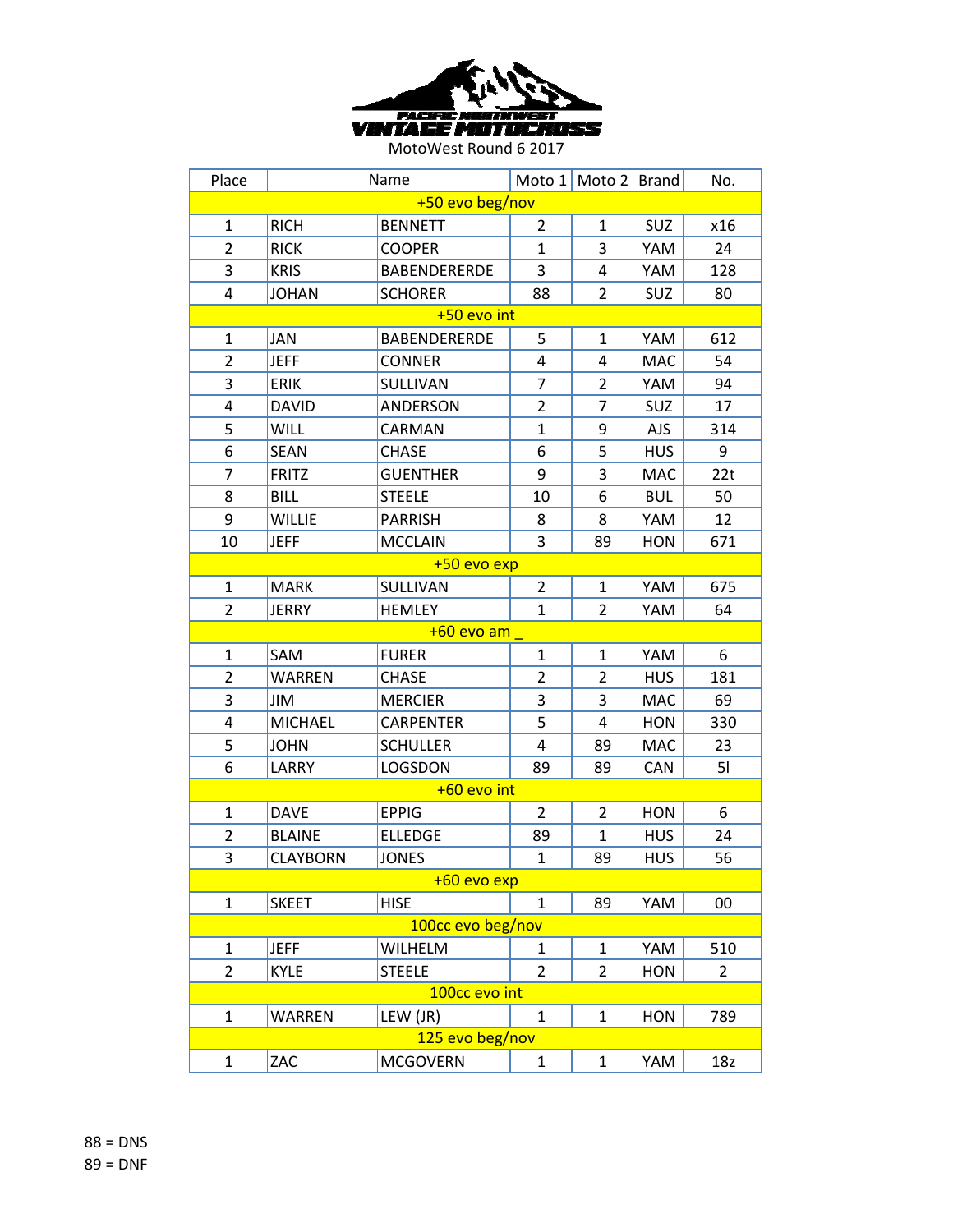

| Place                |                | Name                |                | Moto 1 Moto 2 Brand |            | No. |  |
|----------------------|----------------|---------------------|----------------|---------------------|------------|-----|--|
| 125 evo int          |                |                     |                |                     |            |     |  |
| 1                    | <b>MARK</b>    | <b>SWART</b>        | $\mathbf{1}$   | $\mathbf{1}$        | YAM        | 5   |  |
| $\overline{2}$       | <b>NATE</b>    | <b>EDIE</b>         | $\overline{2}$ | 3                   | <b>SUZ</b> | 825 |  |
| 3                    | <b>SEAN</b>    | <b>CHASE</b>        | 3              | 4                   | <b>HUS</b> | 9   |  |
| 4                    | <b>GRANT</b>   | <b>ELSWORTH</b>     | 6              | 2                   | <b>HON</b> | 45  |  |
| 5                    | <b>MICHAEL</b> | <b>WHEELER</b>      | 4              | 5                   | <b>SUZ</b> | 175 |  |
| 6                    | <b>BRIAN</b>   | <b>COLOFF</b>       | 5              | 6                   | <b>HON</b> | 327 |  |
|                      |                | 125 evo exp         |                |                     |            |     |  |
| $\mathbf{1}$         | RICHARD        | <b>STONER</b>       | $\mathbf{1}$   | $\mathbf{1}$        | <b>HON</b> | 22  |  |
|                      |                | 250 evo beg/nov     |                |                     |            |     |  |
| $\mathbf{1}$         | <b>WYATT</b>   | <b>HADALLER</b>     | $\mathbf{1}$   | $\mathbf{1}$        | <b>KTM</b> | 723 |  |
| $\overline{2}$       | <b>JENSON</b>  | <b>EVANS</b>        | $\overline{2}$ | 2                   | YAM        | 31  |  |
| 3                    | <b>LUKE</b>    | <b>CHASE</b>        | $\overline{4}$ | 3                   | <b>HUS</b> | 18  |  |
| 4                    | <b>REED</b>    | <b>EVANS</b>        | 3              | 5                   | YAM        | 34  |  |
| 5                    | <b>WARREN</b>  | <b>CHASE</b>        | 6              | 4                   | <b>HUS</b> | 181 |  |
| 6                    | <b>STEPHEN</b> | <b>CHASE</b>        | 5              | 6                   | <b>HUS</b> | 9   |  |
| $\overline{7}$       | <b>RICK</b>    | <b>COOPER</b>       | 8              | $\overline{7}$      | MAC        | 24  |  |
| 8                    | <b>MICHAEL</b> | <b>CARPENTER</b>    | 9              | 8                   | <b>HON</b> | 330 |  |
| 9                    | <b>CHRIS</b>   | <b>HEISTAND</b>     | $\overline{7}$ | 89                  | YAM        | 48  |  |
| 250 evo int          |                |                     |                |                     |            |     |  |
| $\mathbf{1}$         | <b>DAVID</b>   | ANDERSON            | $\mathbf{1}$   | $\mathbf{1}$        | SUZ        | 17  |  |
| $\overline{2}$       | <b>JEFF</b>    | <b>MCCLAIN</b>      | $\overline{2}$ | 3                   | <b>HON</b> | 671 |  |
| 3                    | <b>AARON</b>   | <b>RUSSEL</b>       | 4              | $\overline{2}$      | YAM        | 182 |  |
| 4                    | <b>TAYLOR</b>  | <b>CHOYCE</b>       | 3              | 4                   | <b>HON</b> | 6   |  |
| 5                    | <b>JORDON</b>  | <b>WOODWORTH</b>    | 5              | 6                   | <b>MAC</b> | 24  |  |
| 6                    | <b>WARREN</b>  | LEW (JR)            | 8              | 5                   | YAM        | 198 |  |
| $\overline{7}$       | <b>WILLIE</b>  | <b>PARRISH</b>      | 6              | $\overline{7}$      | YAM        | 12  |  |
| 8                    | <b>BILL</b>    | <b>STEELE</b>       | $\overline{7}$ | 8                   | <b>BUL</b> | 50  |  |
|                      |                | 250 evo exp         |                |                     |            |     |  |
| $\mathbf{1}$         | <b>KYLE</b>    | <b>SCHIBIG</b>      | $\mathbf{1}$   | 89                  | <b>HON</b> | 600 |  |
| 4-stroke evo beg/nov |                |                     |                |                     |            |     |  |
| 1                    | <b>ALEX</b>    | <b>HILBORN</b>      | $\mathbf{1}$   | 1                   | YAM        | 77  |  |
| $\overline{2}$       | <b>JEFF</b>    | <b>WILHELM</b>      | 3              | 2                   | YAM        | 510 |  |
| 3                    | <b>RUSS</b>    | <b>KLATT</b>        | $\overline{2}$ | 3                   | <b>KAW</b> | 801 |  |
|                      |                | 4-stroke evo int    |                |                     |            |     |  |
| 1                    | JAN            | <b>BABENDERERDE</b> | 1              | 1                   | YAM        | 612 |  |
| $\overline{2}$       | <b>GERALD</b>  | SWAYZE              | $\overline{2}$ | 2                   | <b>HON</b> | 51  |  |
| 4-stroke evo exp     |                |                     |                |                     |            |     |  |
| 1                    | <b>MIKE</b>    | <b>MOHRBACHER</b>   | 1              | $\mathbf{1}$        | <b>HON</b> | 781 |  |
| $\overline{2}$       | <b>TOM</b>     | <b>CLAXTON</b>      | $\overline{2}$ | 89                  | <b>HON</b> | 11  |  |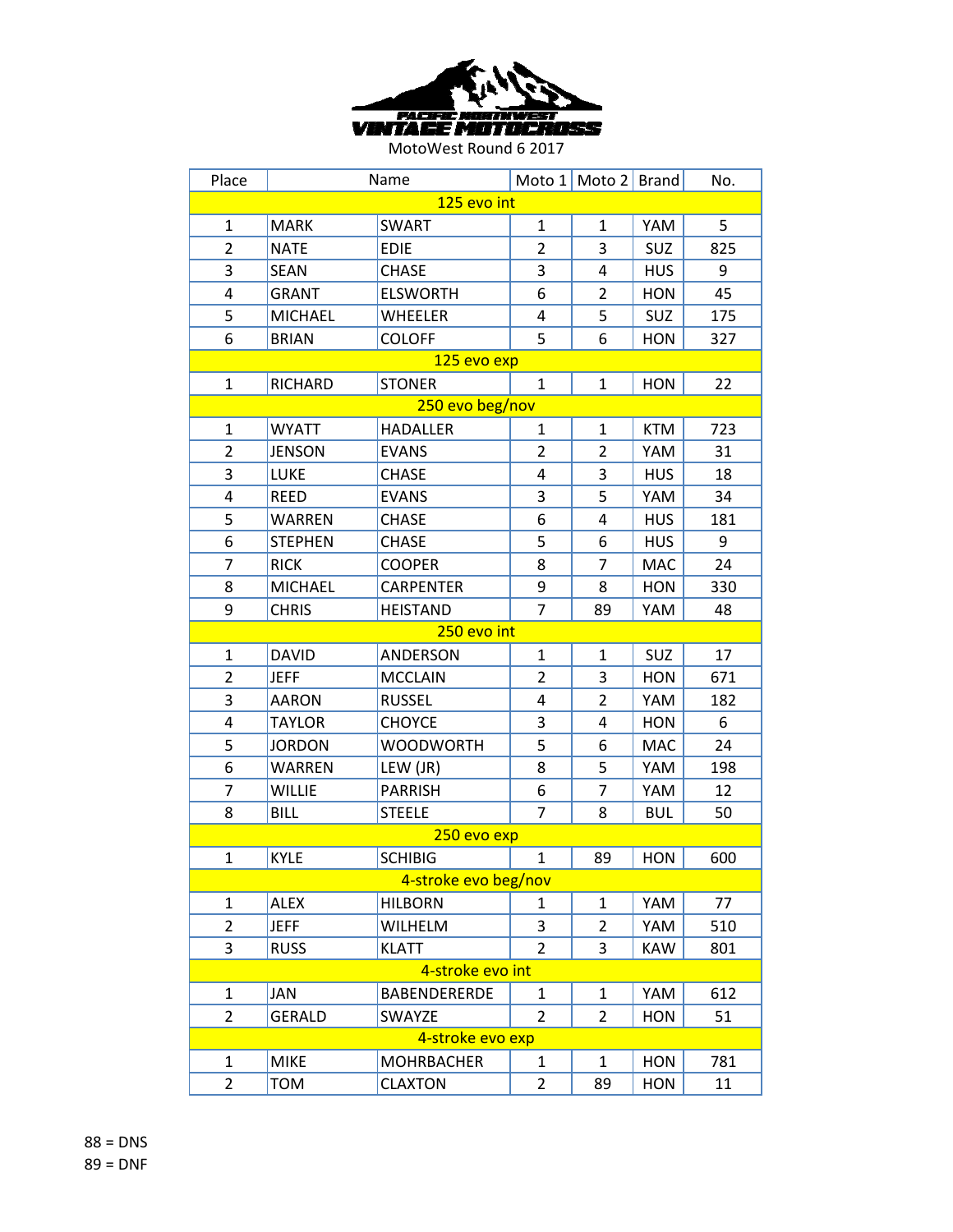

| Place                   |                | Name                        |                | Moto 1 Moto 2 Brand |            | No. |  |
|-------------------------|----------------|-----------------------------|----------------|---------------------|------------|-----|--|
| Open evo beg/nov        |                |                             |                |                     |            |     |  |
| $\mathbf{1}$            | <b>RUSS</b>    | <b>KLATT</b>                | 2              | $\mathbf{1}$        | YAM        | 116 |  |
| $\overline{2}$          | <b>ALEX</b>    | <b>HILBORN</b>              | $\mathbf{1}$   | 88                  | YAM        | 777 |  |
| Open evo int            |                |                             |                |                     |            |     |  |
| 1                       | <b>WILL</b>    | CARMAN                      | 1              | 1                   | SUZ        | 314 |  |
| $\overline{2}$          | <b>JORDON</b>  | <b>WOODWORTH</b>            | 3              | 3                   | <b>MAC</b> | 24  |  |
| 3                       | <b>FRITZ</b>   | <b>GUENTHER</b>             | $\overline{2}$ | 5                   | <b>MAC</b> | 22t |  |
| 4                       | <b>ERIK</b>    | SULLIVAN                    | 4              | 4                   | YAM        | 94  |  |
| 5                       | <b>GRANT</b>   | <b>ELSWORTH</b>             | 7              | $\overline{2}$      | <b>HON</b> | 45  |  |
| 6                       | <b>TOM</b>     | <b>SPISAK</b>               | 5              | 89                  | YAM        | 59t |  |
| $\overline{7}$          | <b>SEAN</b>    | <b>CHASE</b>                | 6              | 89                  | <b>HUS</b> | 9   |  |
|                         |                | Open evo exp                |                |                     |            |     |  |
| $\mathbf{1}$            | <b>NATHAN</b>  | <b>SCHIBIG</b>              | 1              | $\mathbf{1}$        | YAM        | /6  |  |
| $\overline{2}$          | CAMERON        | <b>ELLEDGE</b>              | $\overline{2}$ | $\overline{2}$      | <b>HUS</b> | 25  |  |
| 3                       | <b>CHRIS</b>   | <b>NELSON</b>               | 88             | 89                  | <b>MAC</b> | 28n |  |
|                         |                | <b>Trans-Am int</b>         |                |                     |            |     |  |
| $\mathbf{1}$            | <b>MARK</b>    | <b>SWART</b>                | $\mathbf{1}$   | 1                   | SUZ        | 56  |  |
| $\overline{2}$          | JAY            | <b>AITCHESON</b>            | $\overline{2}$ | $\overline{2}$      | OSS        | 55a |  |
| <b>Unlimited int</b>    |                |                             |                |                     |            |     |  |
| $\mathbf{1}$            | <b>TOM</b>     | <b>HALL</b>                 | 1              | 1                   | <b>HON</b> | 66  |  |
| $\overline{2}$          | TIM            | <b>SCHWAB</b>               | $\overline{2}$ | $\overline{2}$      | <b>HON</b> | 84  |  |
| 3                       | <b>DAVE</b>    | <b>EPPIG</b>                | 4              | 3                   | <b>HON</b> | 6   |  |
| 4                       | <b>JEFF</b>    | <b>CONNER</b>               | 3              | 4                   | MAC        | 221 |  |
|                         |                | <b>Unlimited exp</b>        |                |                     |            |     |  |
| $\mathbf{1}$            | <b>SKEET</b>   | <b>HISE</b>                 | $\mathbf{1}$   | 89                  | YAM        | 00  |  |
|                         |                | <b>Revolution 1 Beg/Nov</b> |                |                     |            |     |  |
| $\mathbf{1}$            | SAM            | <b>FURER</b>                | 2              | 2                   | YAM        | 6   |  |
| $\overline{2}$          | LUKE           | <b>CHASE</b>                | $\mathbf{1}$   | 4                   | <b>HUS</b> | 9   |  |
| 3                       | <b>VANCE</b>   | <b>KINCHEN</b>              | 3              | 3                   | <b>HON</b> | 17  |  |
| 4                       | <b>WADE</b>    | <b>BRAGET</b>               | 6              | $\mathbf{1}$        | <b>HON</b> | 175 |  |
| 5                       | <b>STEPHEN</b> | <b>CHASE</b>                | 4              | 89                  | <b>HUS</b> | 64  |  |
| 6                       | <b>DARREN</b>  | <b>PETERSON</b>             | 5              | 89                  | SUZ        | 141 |  |
| <b>Revolution 1 Int</b> |                |                             |                |                     |            |     |  |
| $\mathbf{1}$            | <b>MARK</b>    | <b>SWART</b>                | $\mathbf{1}$   | 1                   | <b>HON</b> | 56  |  |
| $\overline{2}$          | <b>JOE</b>     | <b>STONE</b>                | 2              | 2                   | <b>HUS</b> | 126 |  |
| 3                       | TIM            | <b>SCHWAB</b>               | 3              | 89                  | <b>HON</b> | 86  |  |
| 4                       | <b>KELLY</b>   | SHANDROW                    | 89             | 89                  | YAM        | 11  |  |
|                         |                | <b>Revolution 1 Exp</b>     |                |                     |            |     |  |
| $\mathbf{1}$            | <b>MIKE</b>    | <b>ALLEN</b>                | $\mathbf{1}$   | $\mathbf{1}$        | <b>HUS</b> | 98f |  |